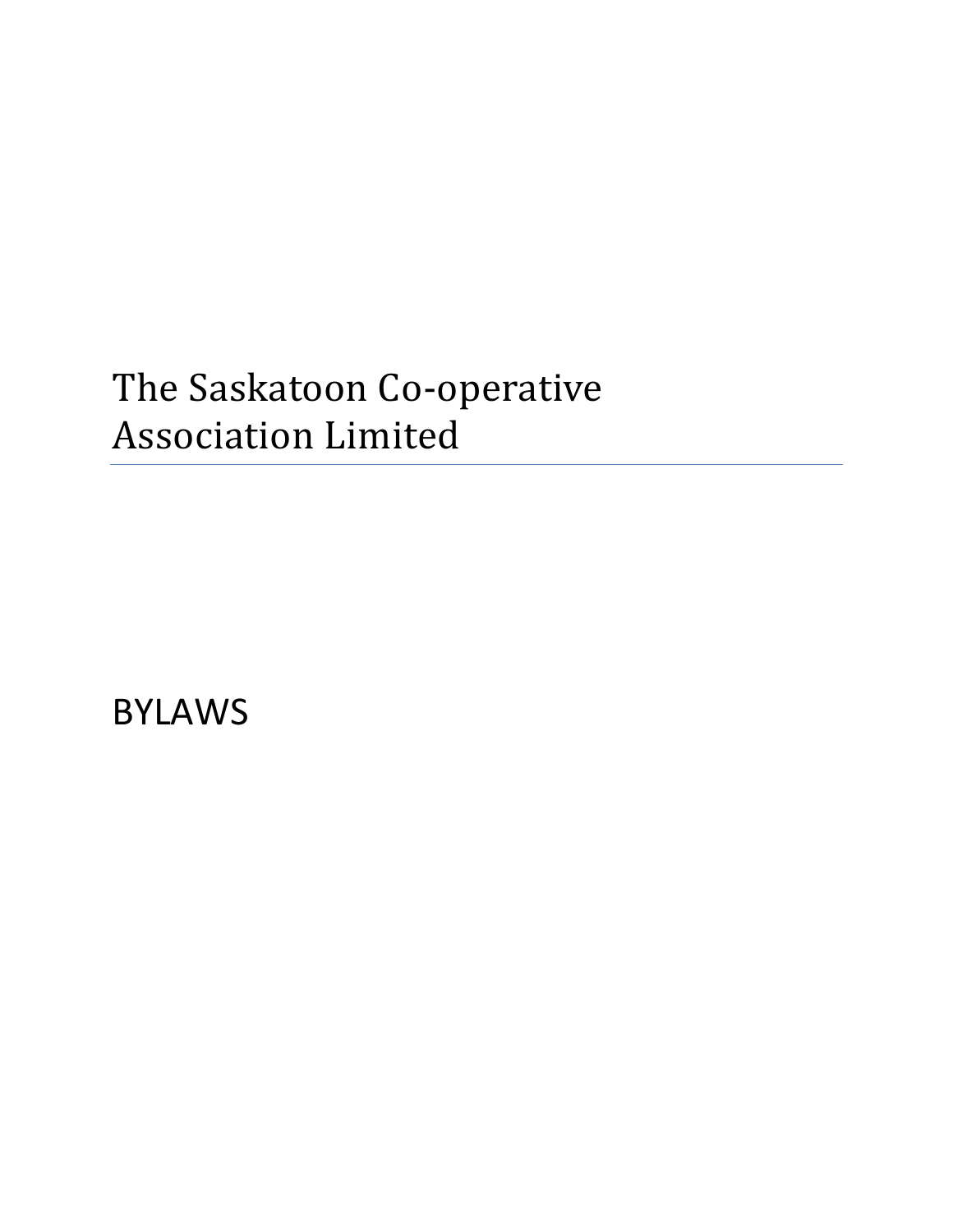## **Table of Contents**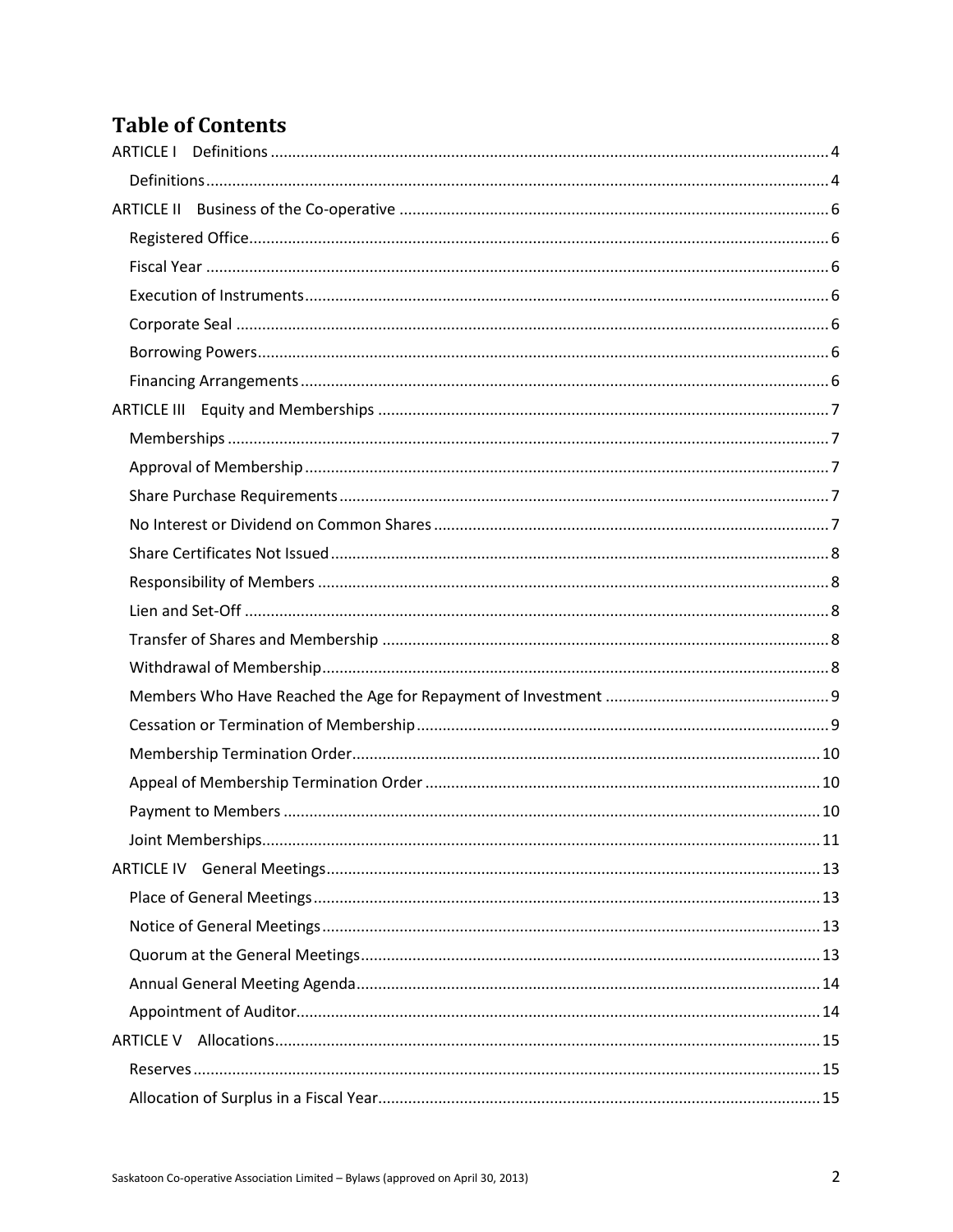<span id="page-2-0"></span>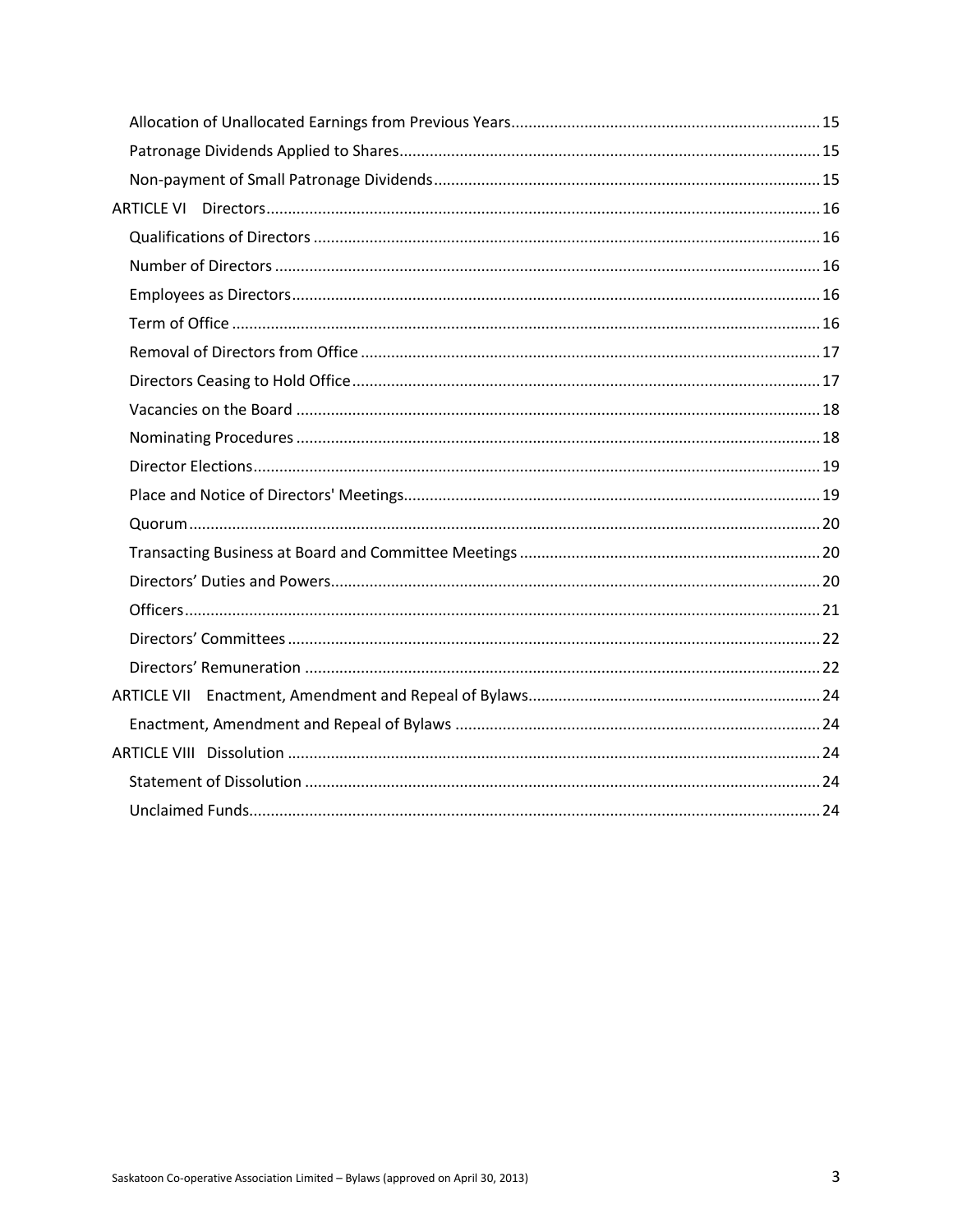### **ARTICLE I Definitions**

### <span id="page-3-0"></span>**Definitions**

- **1.01** In these and all other bylaws of the Co-operative , unless the context otherwise requires or specifies:
	- a) "Act" means *The Co-operatives Act*, 1996, c. C-37.3, amended from time to time, as and in the case of an amendment, any references in the bylaws shall be read as referring to the amended provisions;
	- b) "articles" mean the articles of the Co-operative;
	- c) "the Co-operative" means the Saskatoon Co-operative Association Limited;
	- d) "Board" and "directors" mean the directors of the Co-operative for the time being;
	- e) "bylaws" mean these bylaws and all amendments, additions, deletions, or replacements of the bylaws as they are in force from time to time;
	- f) "individual" means a natural person;
	- g) "in writing" and "written" include words printed, painted, engraved, lithographed, photographed or represented or reproduced by any mode of representing or reproducing words in visible form;
	- h) "member" means a person who:
		- i) has met the conditions of membership set out in the bylaws; and
		- ii) the Board has accepted as a member under paragraph 3.02;
	- i) "ordinary resolution" means a resolution that is passed by a majority of the members who vote on the resolution;
	- j) "person" includes an individual, partnership, association, public body, body corporate, trustee, executor, administrator, or legal representative;
	- k) "regulations" means the regulations, from time to time, passed by the Lieutenant Governor in Council under the Act;
	- l) "special resolution" means a resolution that is:
		- i) passed by two-thirds of the members who vote on the resolution where at least 10 days' notice has been given to the members of the intention to propose the resolution as a special resolution; or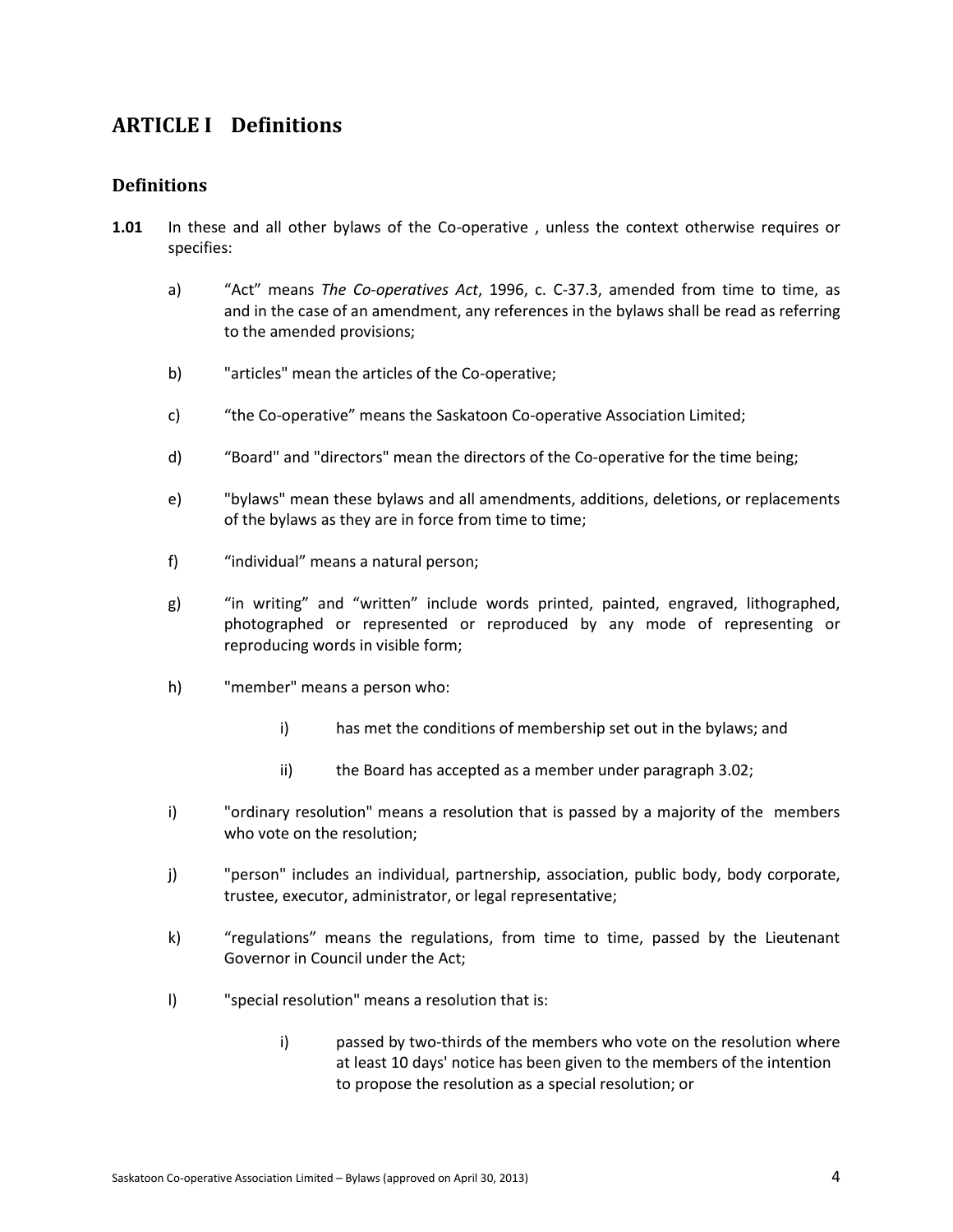- ii) consented to in writing by all of the members who are entitled to vote on that resolution at a general or special meeting.
- m) "surplus," as applied to the operations of the Co-operative in a fiscal year, means any amount that remains after deducting from the operating revenue, charges to members and patrons, and other revenue in that fiscal year:
	- i) the operating expenses and any losses in the fiscal year, including proper allowances for depreciation, expenses incurred but not paid, and proper charges against operations; and
	- ii) any refunds and interim and final payments to members and patrons in that fiscal year as required in contracts made with them or under the bylaws.
- n) "trading area" means the geographic area or areas in which the Co-operative carries on its business activities;
- o) terms defined in the Act have those meanings in the bylaws;
- p) the headings used in the bylaws are inserted for reference only and are not to be considered in construing the terms used in the bylaws nor are they to be deemed to clarify, modify, or explain the effect of any terms in the bylaws; and
- q) words that mean the singular shall include the plural and vice versa.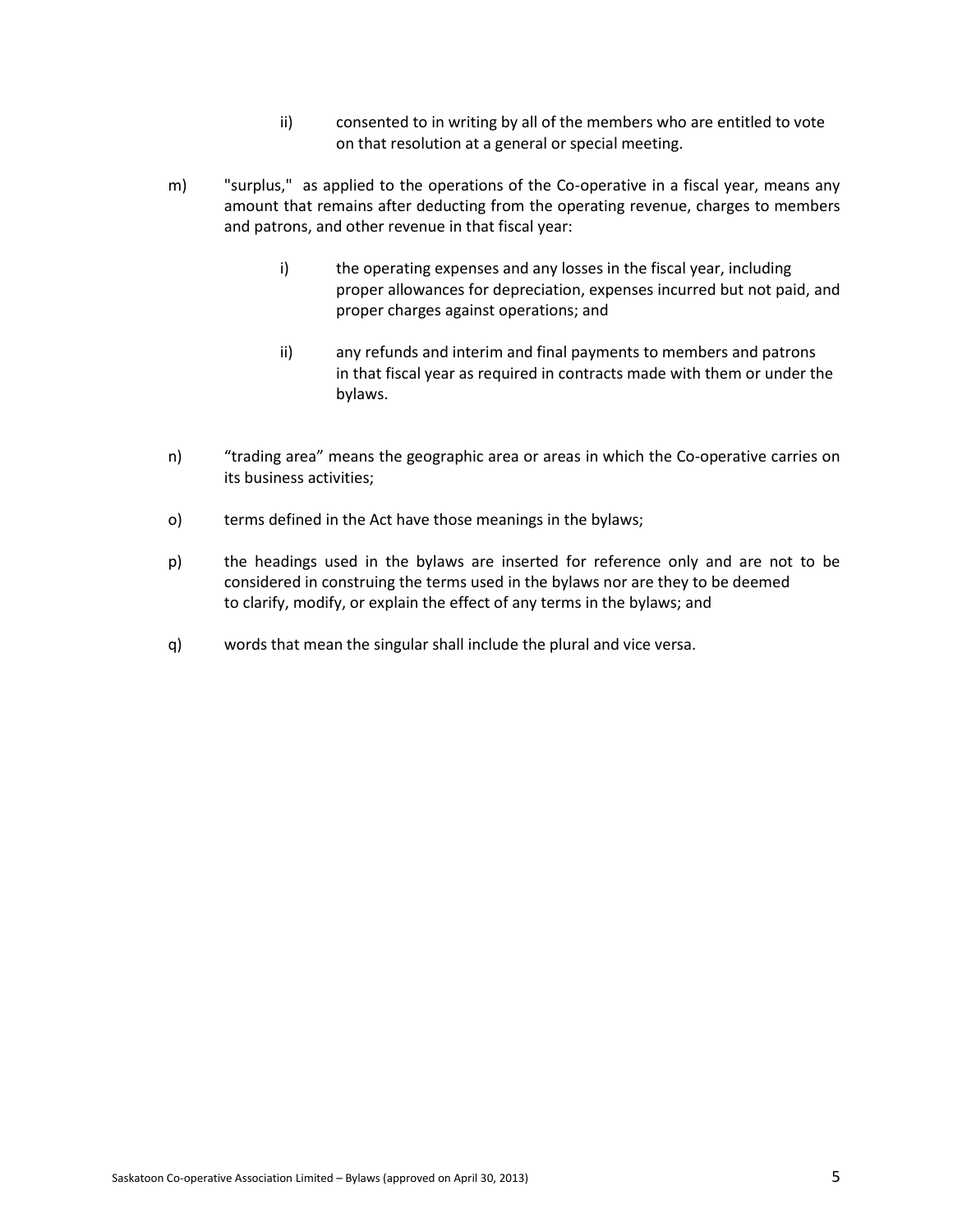### <span id="page-5-0"></span>**ARTICLE II Business of the Co-operative**

### <span id="page-5-1"></span>**Registered Office**

**2.01** The registered office of the Co-operative shall be at the location in the city of Saskatoon, in the province of Saskatchewan that the Board decides from time to time.

### <span id="page-5-2"></span>**Fiscal Year**

**2.02** The fiscal year of the Co-operative shall end on the 31<sup>st</sup> day of January each year.

### <span id="page-5-3"></span>**Execution of Instruments**

**2.03** Contracts, documents or instruments in writing requiring execution by the Co-operative shall be signed on behalf of the Co-operative by any two (2) directors, officers or employees who have been appointed by the Board to sign for and on behalf of the Co-operative in those circumstances.

### <span id="page-5-4"></span>**Corporate Seal**

- **2.04** a) The corporate seal, if any, shall be in the form determined by the Board and shall be kept at the registered office of the Co-operative.
	- b) The corporate seal, when required, shall be affixed to contracts, documents, and instruments in writing signed as authorized by the bylaws or by any officer or officers appointed by resolution of the Board.

### <span id="page-5-5"></span>**Borrowing Powers**

- **2.05** a) The borrowing powers shall be as specified in the Act.
	- b) The Board, from time to time, may delegate to one (1) or more of the directors, officers, or employees of the Co-operative all or any of the borrowing powers conferred on the Board by the Act to the extent and in the manner that the Board determines at the time of the delegation.

### <span id="page-5-6"></span>**Financing Arrangements**

**2.06** a) The financial business of the Co-operative, including without limitation, the borrowing of money and the giving of security for it, shall be transacted with the credit unions, credit union centrals, banks, trust companies, or other bodies corporate or organizations that may, from time to time, be designated by or under the authority of the Board.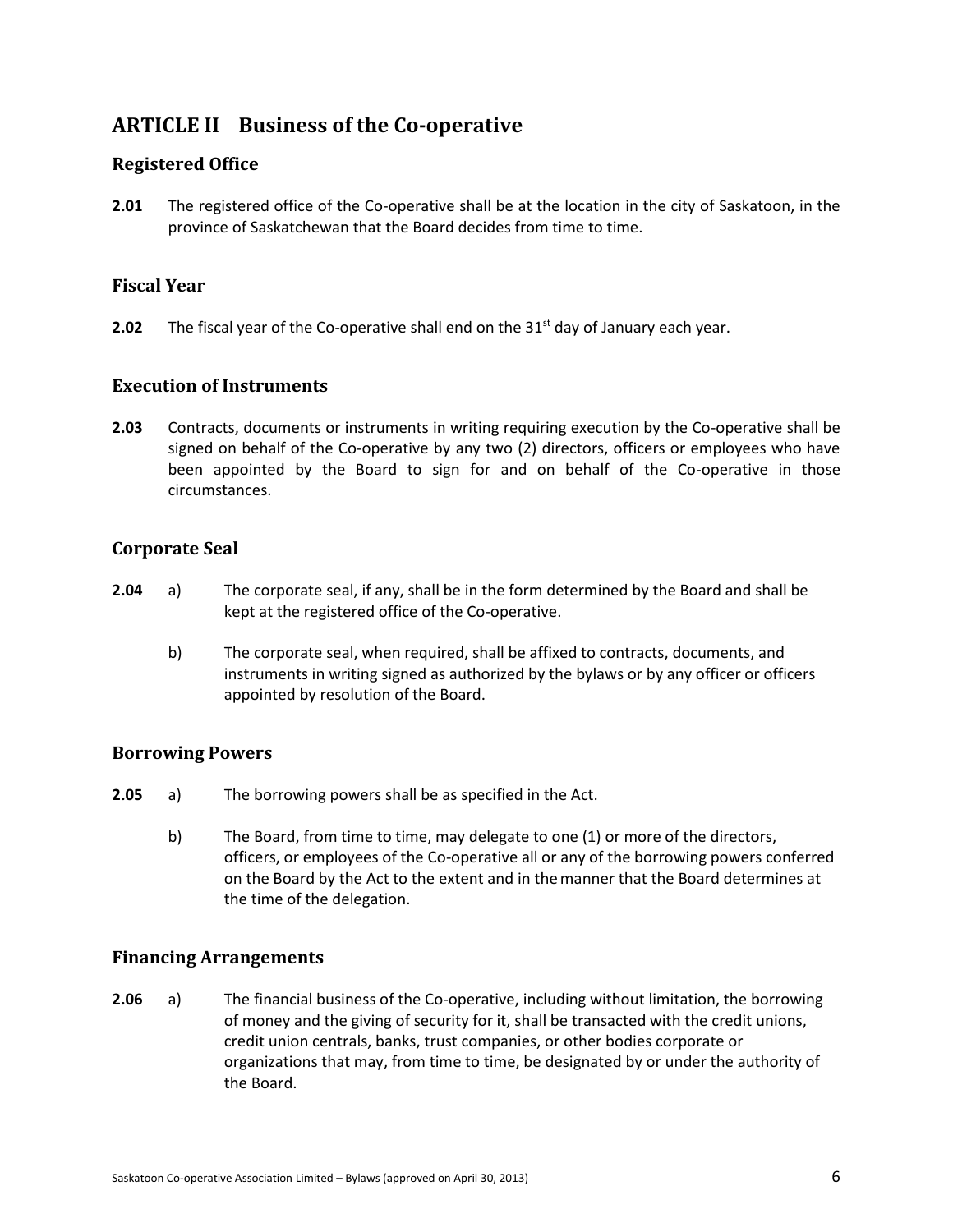b) Financial business shall be transacted under agreements, instructions, and delegations of powers that the Board from time to time specifies or authorizes.

### <span id="page-6-0"></span>**ARTICLE III Equity and Memberships**

### <span id="page-6-1"></span>**Memberships**

- **3.01** Subject to paragraph 3.02, membership in the Co-operative is open to any person who:
	- a) can reasonably use the services of the Co-operative;
	- b) can reasonably meet the responsibilities of membership in the Co-operative; and
	- b) in the case of an individual, is 16 years of age or older.

### <span id="page-6-2"></span>**Approval of Membership**

- **3.02** a) Subject to subparagraph b), no person may become a member of the Co-operative until:
	- i) that person has submitted to the Co-operative a written application for membership,
	- ii) the Board has approved the person's application for membership; and
	- iii) the Board's approval of the person's application for membership has been recorded in the minutes of the Board meeting.
	- b) If the Board approves an application for membership within six months after the day the Co-operative receives the application, the Board may make the membership effective as at the day of the application.

### <span id="page-6-3"></span>**Share Purchase Requirements**

**3.03** a) Applicants for membership are required to purchase and maintain, as a condition of membership, ten (10) common shares of the Co-operative.

b) The ten (10) common shares must be paid for at the time of application for membership.

### <span id="page-6-4"></span>**No Interest or Dividend on Common Shares**

**3.04** The Co-operative shall pay no dividend or interest on common shares.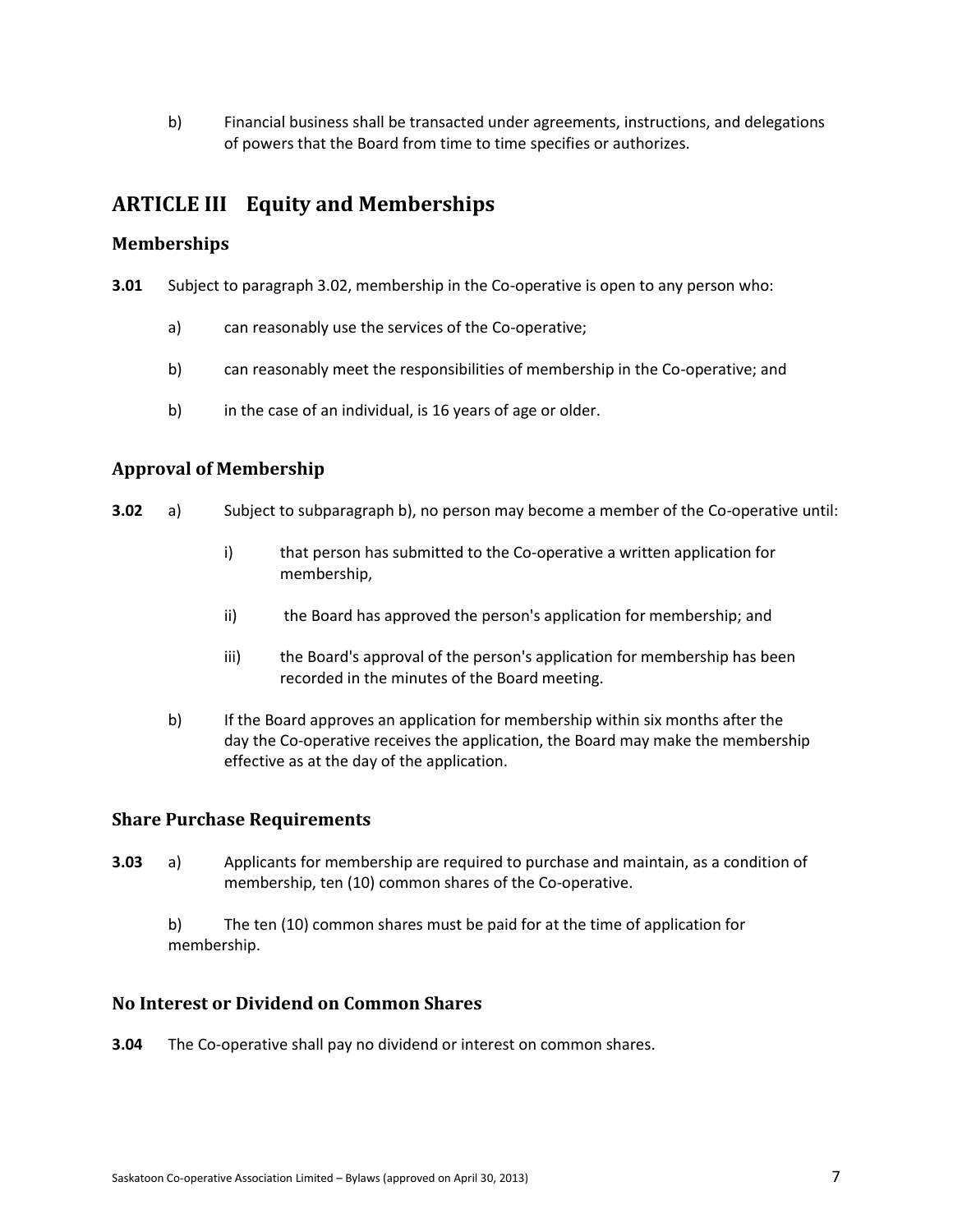### <span id="page-7-0"></span>**Share Certificates Not Issued**

- **3.05** The Co-operative is not required to issue share certificates for common shares, but:
	- a) when requested in writing by a member, shall provide a statement to the member showing the interest of that member in the Co-operative; and
	- b) in the years when allocations are made, shall make available to every member a statement indicating the number of common shares held by that member.

### <span id="page-7-1"></span>**Responsibility of Members**

**3.06** Members shall faithfully support the business and affairs of the Co-operative and shall be bound by the bylaws and policies of the Co-operative.

### <span id="page-7-2"></span>**Lien and Set-Off**

- **3.07** a) The Co-operative has a lien on every share standing to the credit of a member or the legal representative of a member for a debt of that member to the Co-operative.
	- b) The Co-operative's lien on a member's shares, whether held solely or jointly with others, shall be a first and paramount lien whether or not the time for payment of the member's debt has arrived.
	- c) The Co-operative may redeem any member's shares and set off against the proceeds of the redemption all debts of the member that are due by the member to the Co-operative at the time of the redemption.
	- d) The Co-operative may refuse to register a transfer, or acknowledge an assignment, of any share.
	- e) The Co-operative may set off against amounts standing to the credit of a member all debts of that member that may be due to the Co-operative.

### <span id="page-7-3"></span>**Transfer of Shares and Membership**

**3.08** The rules relating to the transfer of shares and memberships shall be as specified in the Act.

### <span id="page-7-4"></span>**Withdrawal of Membership**

**3.09** a) Subject to subparagraph b), a member may apply to withdraw from the Co-operative by giving to the secretary of the Board at least six (6) months' written notice of intention to withdraw.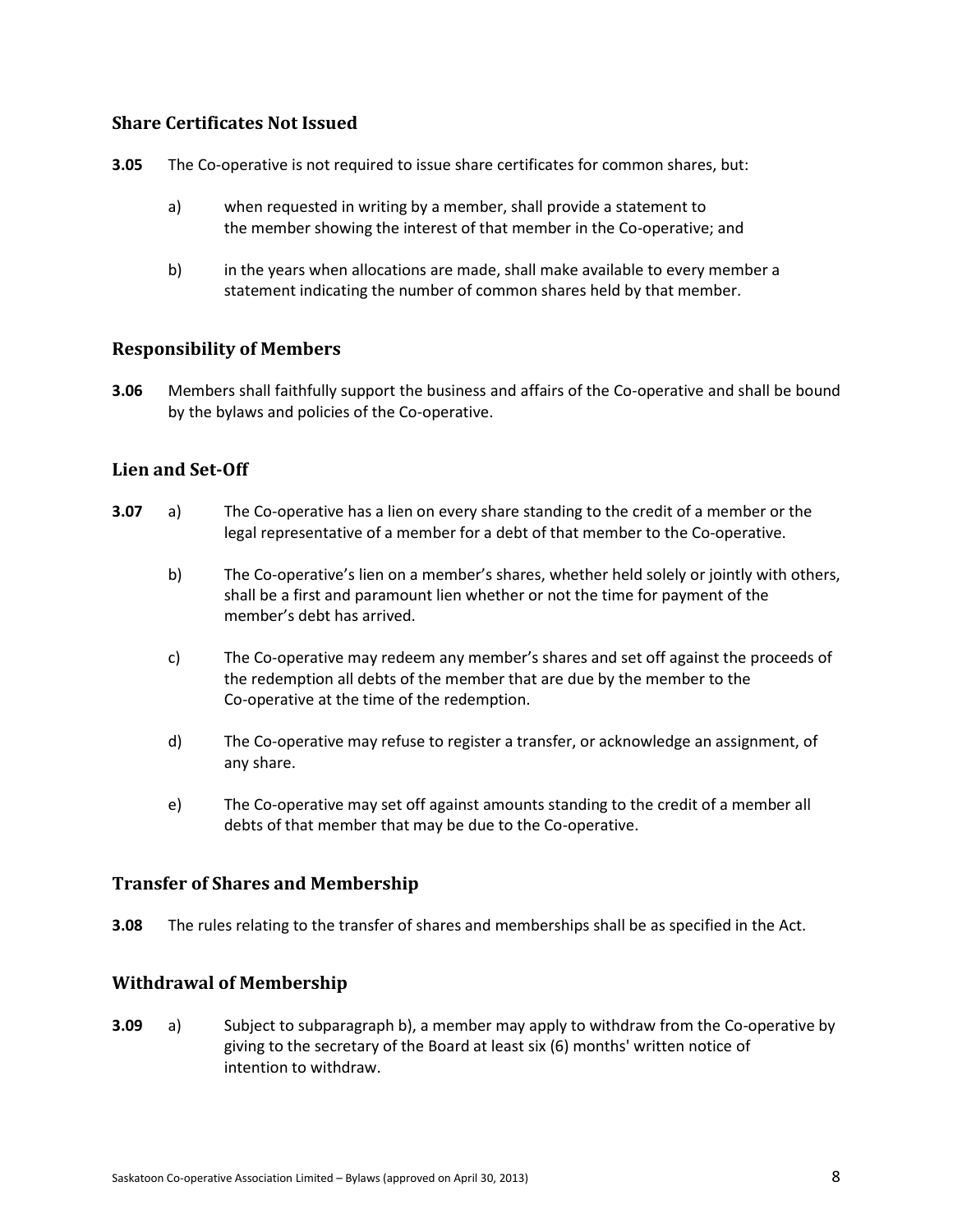- b) The Board, by resolution, may accept any application to withdraw on less than six (6) months' written notice.
- c) Written notice to the Co-operative of the dissolution of a partnership, association, public body, or body corporate that is a member of the Co-operative shall have the same force and effect as an application to withdraw.
- d) Written notice to the Co-operative of the bankruptcy, receivership, or proposal of a member shall have the same force and effect as an application to withdraw.
- e) Written notice to the Co-operative, together with proof satisfactory to the Board that a member has died shall have the same force and effect as an application to withdraw.
- f) Written notice to the Co-operative, together with proof satisfactory to the Board that a member has permanently moved out of the trading area shall have the same force and effect as an application to withdraw.
- g) The payment of amounts owing to members who withdraw from membership is subject to the provisions of paragraph 3.14.

### <span id="page-8-0"></span>**Members Who Have Reached the Age for Repayment of Investment**

- **3.10** a) Without withdrawing from membership, individual members who have reached the age of sixty-nine (69) years may request redemption of and payment for shares owned by them in the Co-operative, except for the shares required to be maintained as a condition of membership, as described in paragraph 3.03.
	- b) Redemption of and payment for shares of members under subparagraph a) is subject to the provisions of paragraph 3.14.

### <span id="page-8-1"></span>**Cessation or Termination of Membership**

- **3.11** A membership ceases when
	- i) the Board approves withdrawal, or
	- ii) the Board issues an order of termination of the membership that is not appealed, or, if appealed, the appeals have been exhausted and the termination order has been upheld.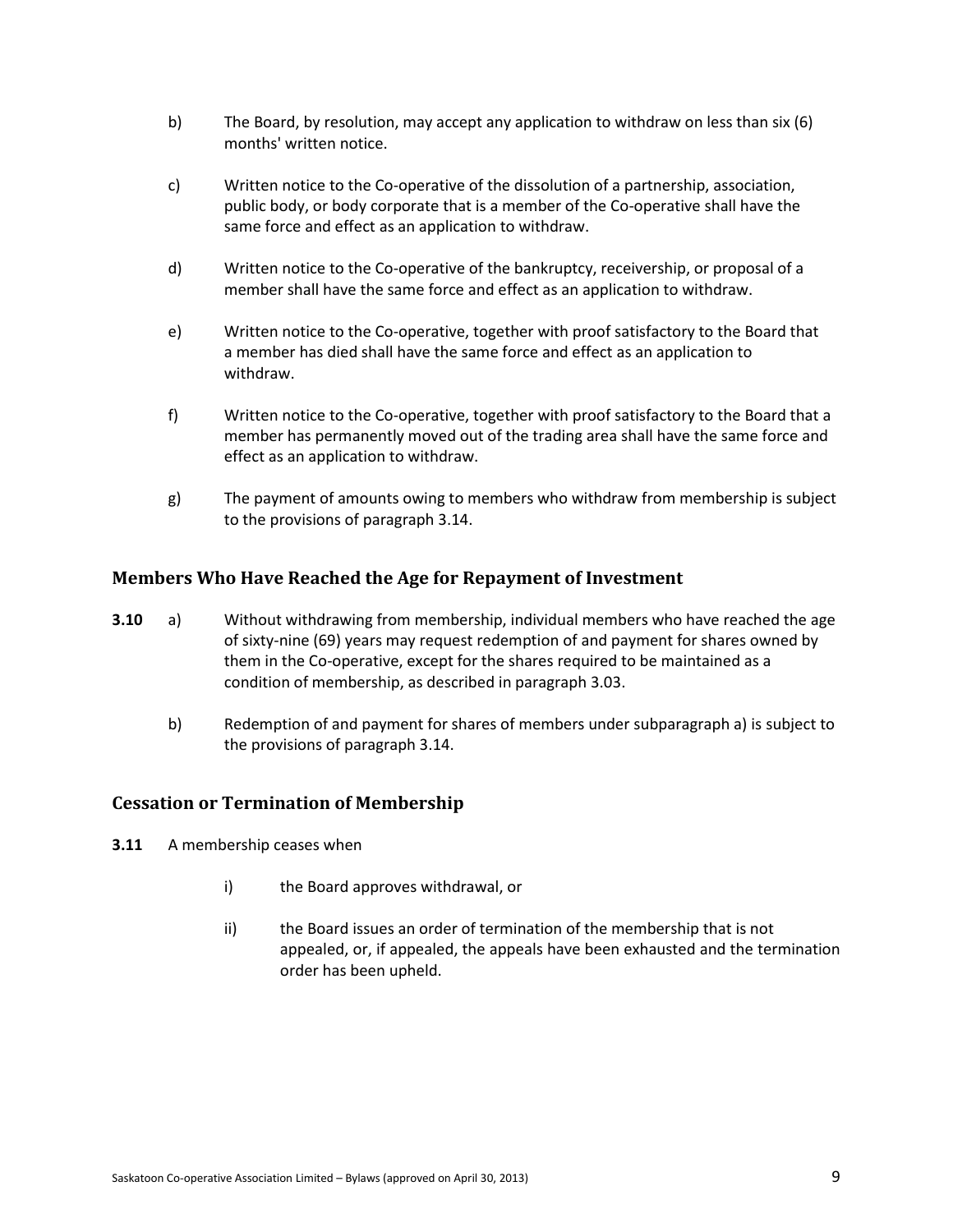### <span id="page-9-0"></span>**Membership Termination Order**

- **3.12** a) The Board, by a two-thirds (2/3) vote at any directors' meeting, may order the termination of a membership.
	- b) Within ten (10) days after the Board has ordered the termination of a membership, the secretary of the Board shall send a copy of the Board's membership termination order to the affected member at the last known address of that member.

### <span id="page-9-1"></span>**Appeal of Membership Termination Order**

- **3.13** a) A person whose membership has been terminated by the Board may appeal the decision to the next general meeting of the Co-operative by giving written notice of intention to appeal to the secretary of the Board within thirty (30) days after the day on which the member received notice of the order.
	- b) Where a member appeals a membership termination order in the manner described in subparagraph a), only a majority vote of the members present and casting votes at the general meeting can rescind the Board's order.
	- c) A person who has appealed the decision made by the majority of the members at a general meeting, under subparagraph b), may appeal that decision to the registrar and the procedure shall be as set out in the Act.

### <span id="page-9-2"></span>**Payment to Members**

- **3.14** a) Subject to subparagraph d), when a member withdraws from membership for one of the following reasons:
	- i) death of the member, or
	- ii) the member has permanently moved out of the trading area,

 the Co-operative shall redeem and purchase all of the withdrawing member's shares at their par value within five (5) years after the date the Board approves the withdrawal.

- b) Subject to subparagraph d), when the Board has ordered the termination of a membership, the Co-operative shall pay the amounts due to that member in the manner provided in the Act.
- c) Subject to subparagraph d), when withdrawal or termination of a membership is for reasons other than those described in subparagraphs a) and b),
	- i) within one (1) year after the Board approves the withdrawal, the Co-operative shall redeem and purchase at their par value the member's shares required as a condition of membership, as described in paragraph 3.03, and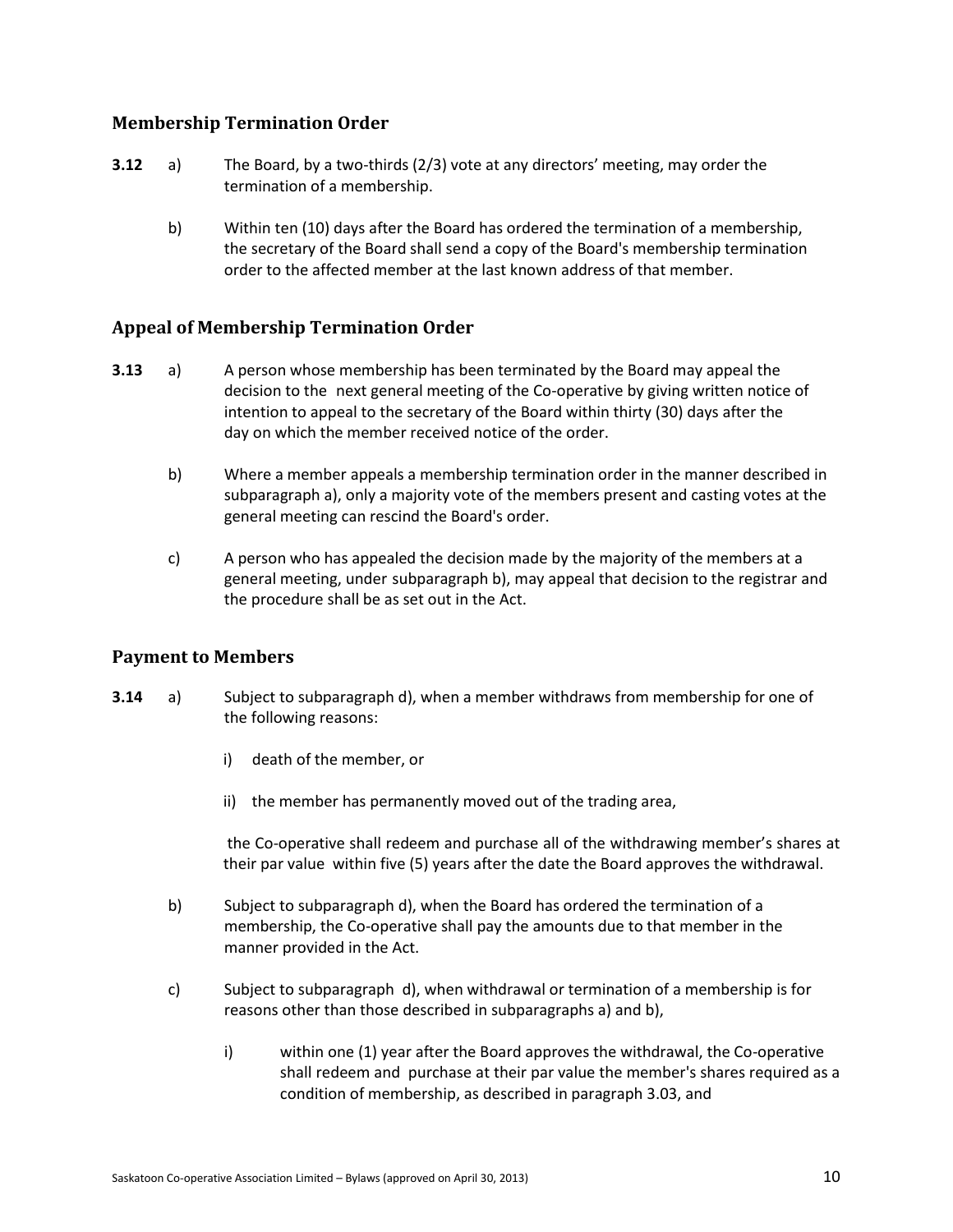- ii) within a period not exceeding twenty (20) years after the Board approves the withdrawal, the Co-operative shall redeem and purchase at their par value the member's shares purchased on behalf of the member by the application of patronage dividends credited to the member.
- d) When, in the opinion of the directors, but subject to the Act, payment of all amounts due to members would
	- i) impair the financial stability of the Co-operative, or
	- ii) be contrary to the interests of the remaining members,

the directors shall pay amounts payable according to the following order of priority:

- iii) to persons whose memberships have been terminated and all appeals have been exhausted;
- iv) to estates of deceased members;
- v) to individual members who have reached the age of sixty-nine (69) and requested redemption and repayment of shares under paragraph 3.10;
- vi) to members who have withdrawn from membership because they have permanently moved out of the trading area; and
- vii) to members who have withdrawn from membership for other reasons.
- e) The directors may purchase at par value a member's shares, except for those required to be maintained as a condition of membership, in amounts that the directors, in their discretion, believe the financial position of the Co-operative permits.

### <span id="page-10-0"></span>**Joint Memberships**

- **3.15** a) Two individuals may apply to be joint holders of a membership.
	- b) All joint memberships shall be joint tenancy with right of survivorship.
	- c) Each of the parties to a joint membership is entitled to vote at meetings of the Co-operative.
	- d) Where one of the parties to a joint membership also holds a membership in his or her own name, that party to the joint membership may be a director, even though the other party to the joint membership is also a director.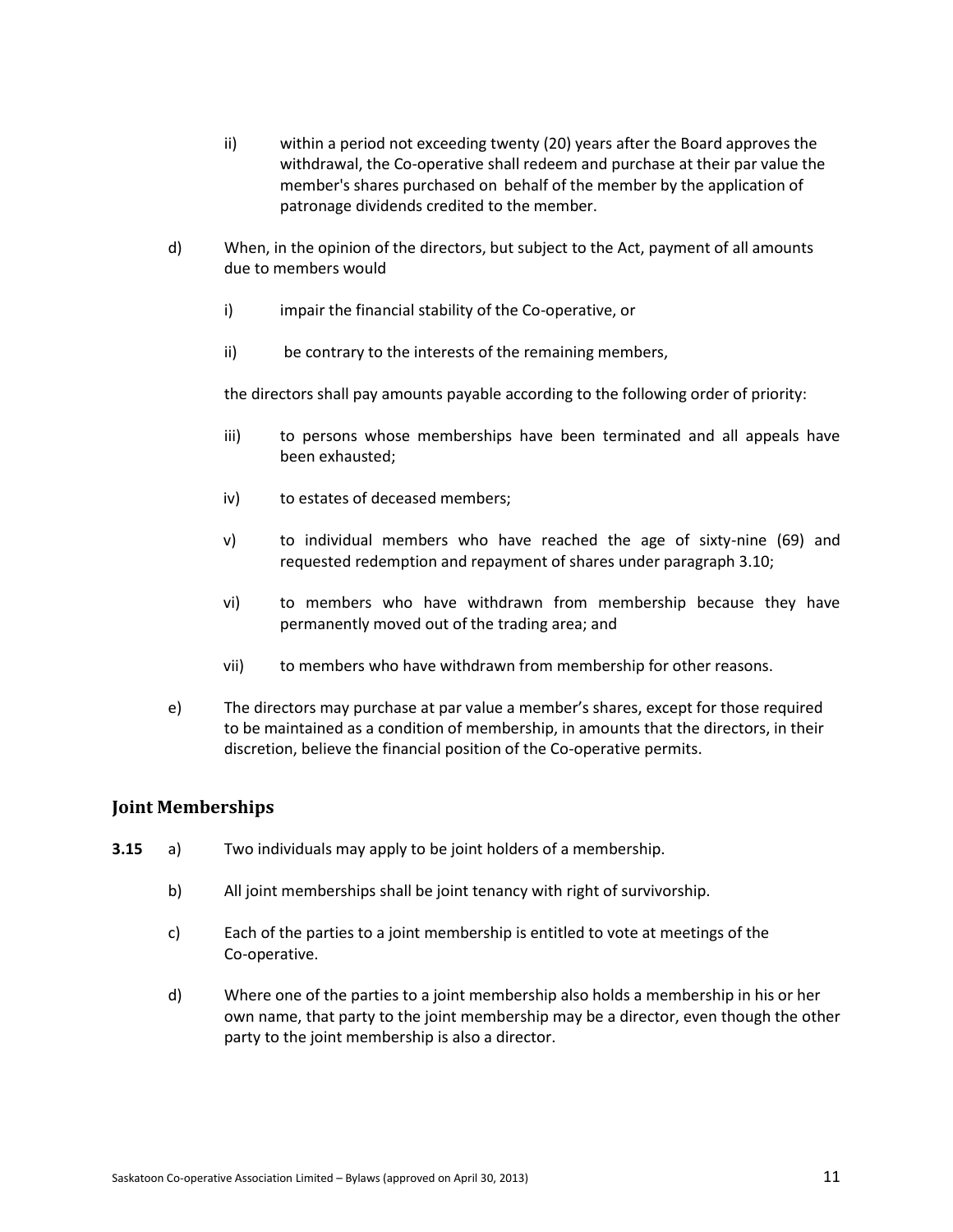- e) Business that one of the parties to a joint membership does with the Co-operative as a party to that joint membership is deemed to be business that the joint membership has done with the Co-operative.
- f) An application for withdrawal from membership by joint members must be in writing and signed by both holders of the joint membership.
- g) If the Co-operative receives proof satisfactory to it that one of the parties to a joint membership has died, it may treat the surviving joint holder as the sole holder of the membership.
- h) The death of one of the parties to a joint membership does not constitute withdrawal from membership of either or both of the parties to the joint membership.
- i) Notice to the Co-operative that one of the parties to a joint membership has permanently moved out of the trading area does not constitute notice that the parties to that joint membership are withdrawing from membership due to permanently moving out of the trading area.
- j) Without withdrawing from membership, when the younger of the parties to a joint membership has reached the age of sixty-nine (69) years, both parties to the joint membership may request redemption of and payment for shares they jointly own in the Co-operative, except for the shares required to be maintained as a condition of membership, as described in paragraph 3.03.
- k) Except as otherwise provided in this paragraph 3.15, redemption of and payment for the shares of parties to a joint membership are subject to the provisions of paragraph 3.14.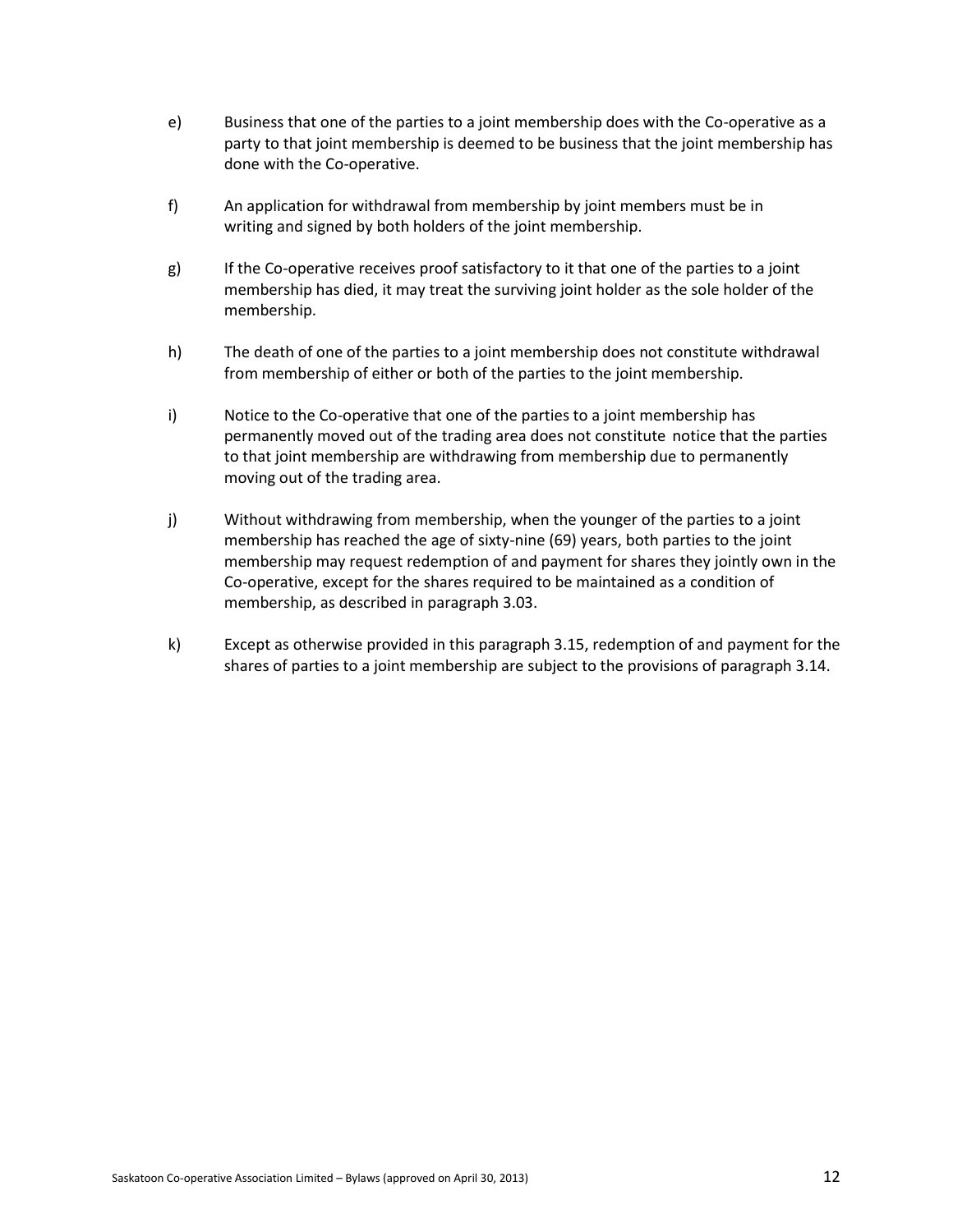### <span id="page-12-0"></span>**ARTICLE IV General Meetings**

### <span id="page-12-1"></span>**Place of General Meetings**

**4.01** General meetings of the Co-operative shall be held in the trading area of the Co-operative, at the place determined by the Board.

### <span id="page-12-2"></span>**Notice of General Meetings**

- **4.02** a) The Co-operative shall give members not less than ten (10) and not more than fifty (50) days' notice of any annual or special general meeting by inserting the notice in not less than two (2) issues of a newspaper circulating in the trading area.
	- b) When the Co-operative is required to send a statement, agreement, proposal or other document to its members with the notice of a general meeting, the Co-operative shall:
		- i) in the notice, inform the members of the document, giving a description of the document that, in the opinion of the directors, is adequate to describe its nature; and
		- i) make a copy of the document available to any member who requests it and who is entitled to attend the general meeting.
	- c) Notice of any special general meeting must specify the purpose for which the meeting is being called.

### <span id="page-12-3"></span>**Quorum at the General Meetings**

- **4.03** a) The quorum at any annual or special meeting shall be the lesser of:
	- i) seventy-five (75) members; and
	- ii) ten (10%) percent of the membership.
	- b) Where a quorum is present at the opening of a general meeting, the members may proceed with the business of the meeting, even though a quorum is not present throughout the meeting.
	- c) Where a quorum is not present at the opening of a general meeting, the members present may adjourn the meeting to a fixed time and place but may not transact any other business.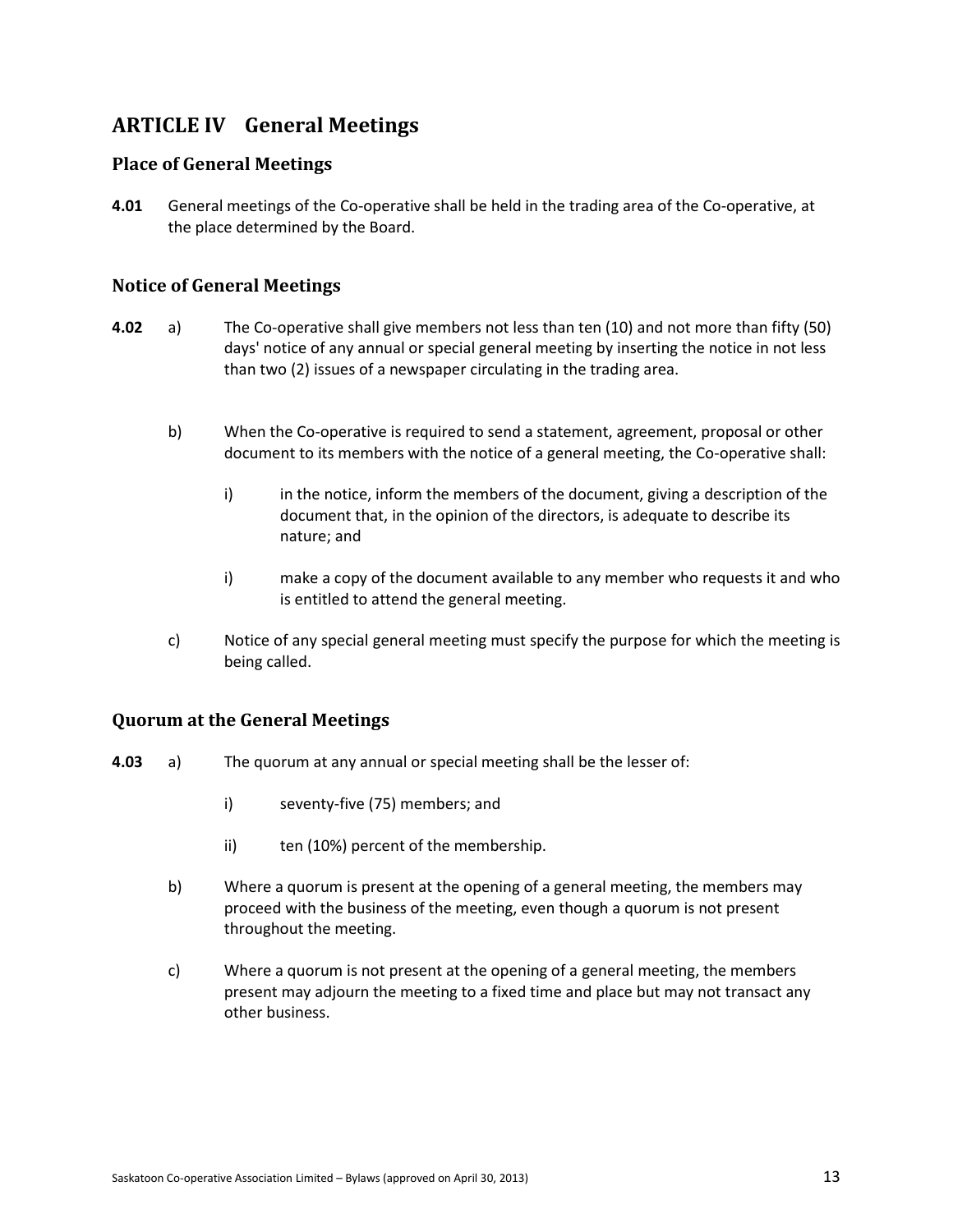### <span id="page-13-0"></span>**Annual General Meeting Agenda**

- **4.04** The agenda for the annual general meeting shall include the following:
	- 1. Call to order by the chairperson
	- 2. Adoption of the agenda
	- 3. Presentation of the minutes of the preceding annual general meeting and any intervening special general meetings
	- 4. Business arising from the minutes
	- 5. Reports:
		- a) Directors
		- b) Management
		- c) Other officers and special committees
		- d) Delegates to other organizations
	- 6. Auditor's report and financial statements and adoption of them
	- 7. Appointment of auditors
	- 8 Resolutions and recommendations
	- 9. Election of directors
	- 10. New business
	- 11. Adjournment.

### <span id="page-13-1"></span>**Appointment of Auditor**

- **4.05** a) The members, by ordinary resolution at each annual general meeting, shall appoint an auditor to hold office until the close of the next annual meeting.
	- b) Despite the provisions of subparagraph a), where an auditor is not appointed at an annual general meeting, the incumbent auditor continues in office until the successor is appointed.
	- c) The Board or a committee of the Board shall approve the remuneration of the auditor.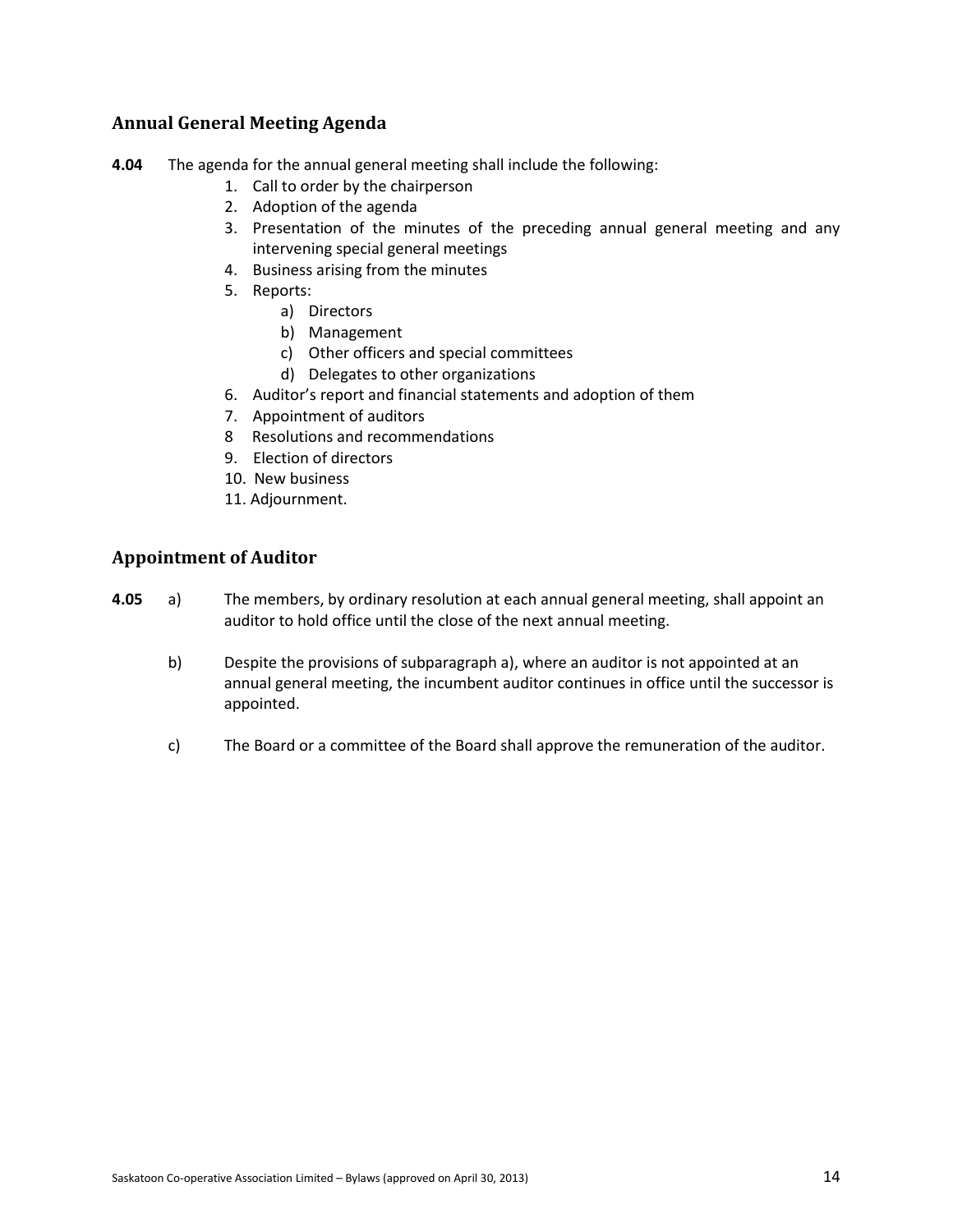### <span id="page-14-0"></span>**ARTICLE V Allocations**

### <span id="page-14-1"></span>**Reserves**

- **5.01** a) The directors shall set aside not less than 5% of any surplus in a reserve before allocating a patronage dividend.
	- b) Other provisions relating to reserves shall be as specified in the Act and regulations.

### <span id="page-14-2"></span>**Allocation of Surplus in a Fiscal Year**

**5.02** The provisions regarding the allocation of surplus arising from the operations of the Co-operative in a fiscal year and the payment of those amounts as a patronage dividend shall be as specified in the Act.

### <span id="page-14-3"></span>**Allocation of Unallocated Earnings from Previous Years**

- **5.03** The Board may allocate among and credit or pay to the members as a patronage dividend:
	- a) any reserves, other than reserves the Co-operative is required to maintain pursuant to the Act, and
	- b) any unallocated earnings from previous fiscal years,

in proportion to the business done by the members with or through the Co-operative in the immediately preceding fiscal year, in the manner specified in the Act, and at a rate or rates set by the Board.

### <span id="page-14-4"></span>**Patronage Dividends Applied to Shares**

- **5.04** a) All or any part of the patronage dividend, declared under paragraphs 5.02 and 5.03, that the directors consider reasonable shall be applied to the purchase of common shares of the Co-operative.
	- b) Each member hereby applies for the common shares described in subparagraph a) and authorizes the Co-operative to apply the patronage dividend described in subparagraph a) to pay for the highest number of common shares that can be fully paid for by the patronage dividend, and authorizes the Co-operative to apply the balance of the patronage dividend to the member's credit against the purchase of an additional common share.

### <span id="page-14-5"></span>**Non-payment of Small Patronage Dividends**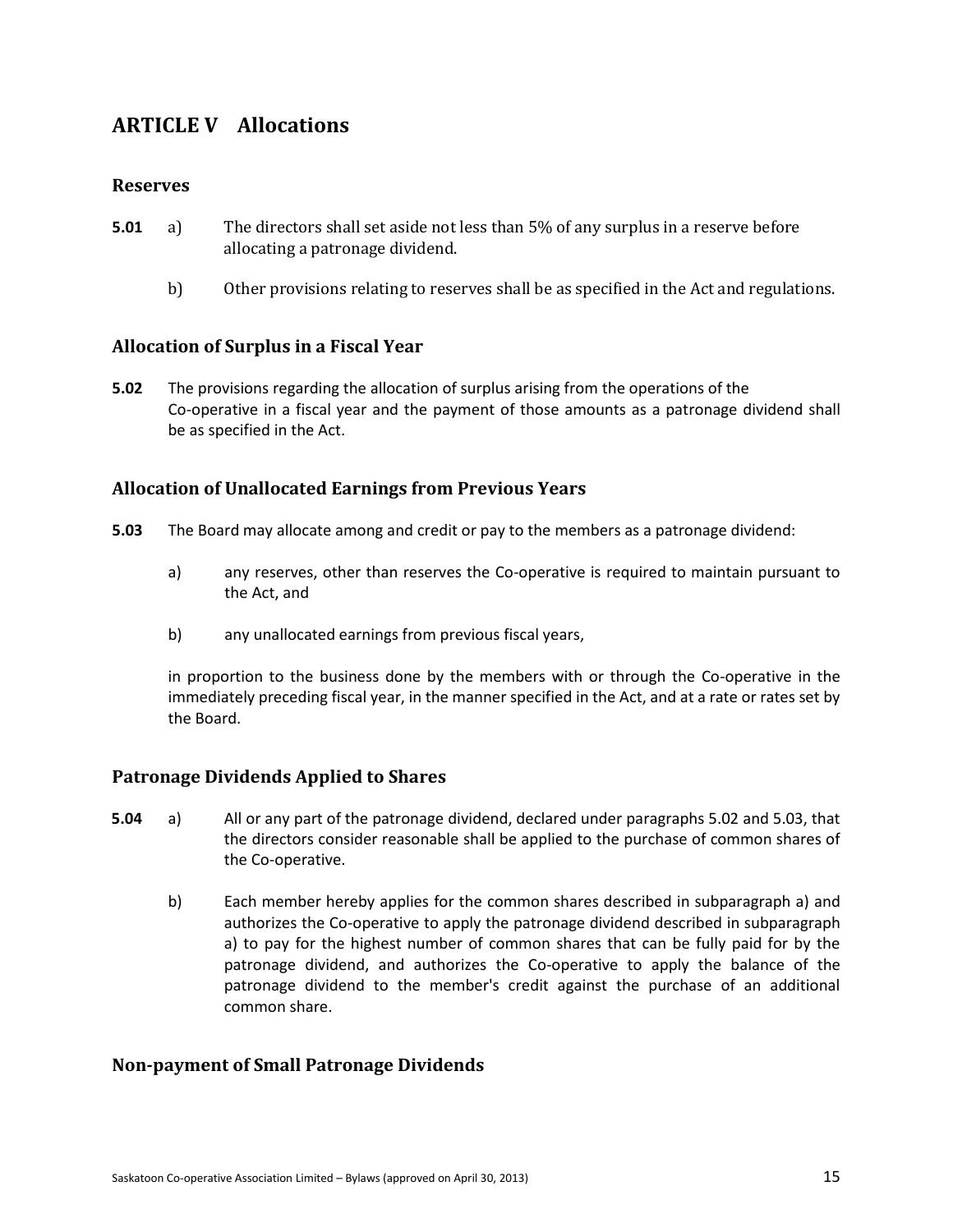**5.05** The Co-operative will not issue patronage dividend cheques or common share redemption cheques for amounts less than \$10.00.

### <span id="page-15-0"></span>**ARTICLE VI Directors**

### <span id="page-15-1"></span>**Qualifications of Directors**

- **6.01** a) No person shall be a director if that person
	- i) is not an individual;
	- ii) is less than eighteen (18) years of age;
	- iii) is of unsound mind and has been so found by a court in Saskatchewan or elsewhere;
	- iv) has the status of bankrupt; or
	- v) is a member of a class of persons described in the regulations.
	- b) No person shall be a director if that person, or an entity of which that person is an officer, director, or member, has an account with the Co-operative that is more than ninety (90) days in arrears.
	- c) No person shall be a director unless that person, or an entity of which that person is an officer, director, or member:
		- i) is a member of the Co-operative, and
		- ii) has purchased goods or services, or a combination of both, from the Co-operative during the preceding fiscal year, worth the collective amount of at least \$2,000.
	- d) Not less than a majority of the directors shall be ordinarily resident in Canada.

### <span id="page-15-2"></span>**Number of Directors**

**6.02** The number of directors required to constitute a full Board is nine (9).

### <span id="page-15-3"></span>**Employees as Directors**

<span id="page-15-4"></span>**6.03** As many as three (3) employees of the Co-operative may be directors at the same time.

### **Term of Office**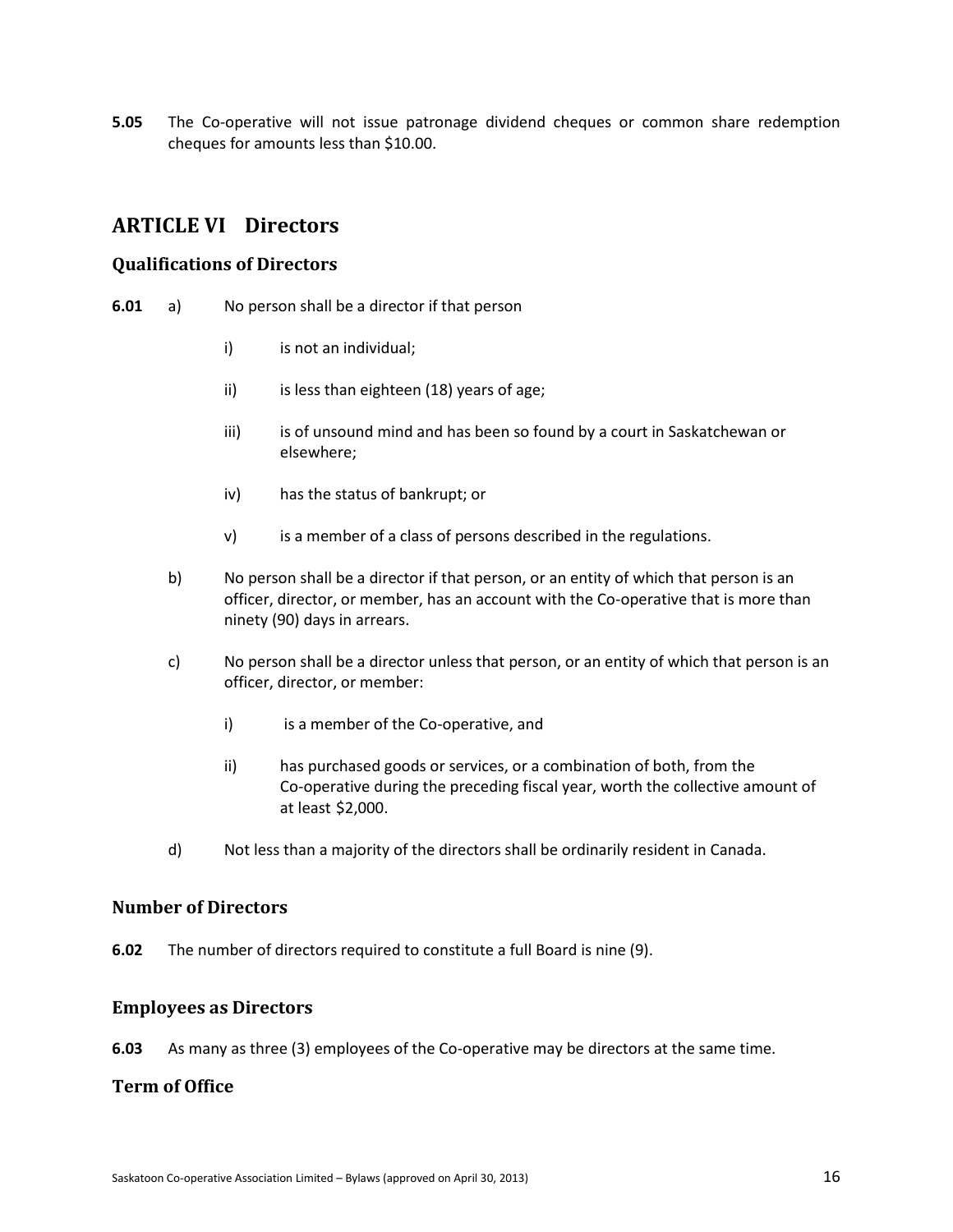- **6.04** a) Except as otherwise provided in this paragraph, a director's term of office expires at the conclusion of the third annual general meeting after being elected.
	- b) A director elected by the members to fill a vacancy that occurs before the normal expiry of a director's term shall serve the balance of the term of the director being replaced.
	- c) A director appointed by the Board to fill a vacancy that occurs before the normal expiry of a director's term shall serve as a director until the next annual general meeting.
	- d) To provide for a rotation of terms, the members, by ordinary resolution at a general meeting and before elections are held at that meeting, may provide for directors' terms of office that are shorter than those provided for in subparagraph a).
	- e) A retiring director shall be eligible for re-election except that no director shall be eligible for re-election after having served four (4) consecutive full terms, unless he or she has been out of office for at least one full year immediately preceding the election.

### <span id="page-16-0"></span>**Removal of Directors from Office**

- **6.05 a)** The members of the Co-operative may remove any director from the office of director by a resolution approved by a majority of at least two-thirds (2/3) of the votes cast at a general meeting.
	- b) A vacancy created by the removal of a director in accordance with subparagraph a) may be filled at the same general meeting at which the director was removed or, where not so filled, may be filled according to the provisions of paragraph 6.07.

### <span id="page-16-1"></span>**Directors Ceasing to Hold Office**

- **6.06** A director ceases to hold office when the director:
	- a) dies or resigns;
	- b) is removed from office under paragraph 6.05; or
	- c) becomes disqualified from being a director.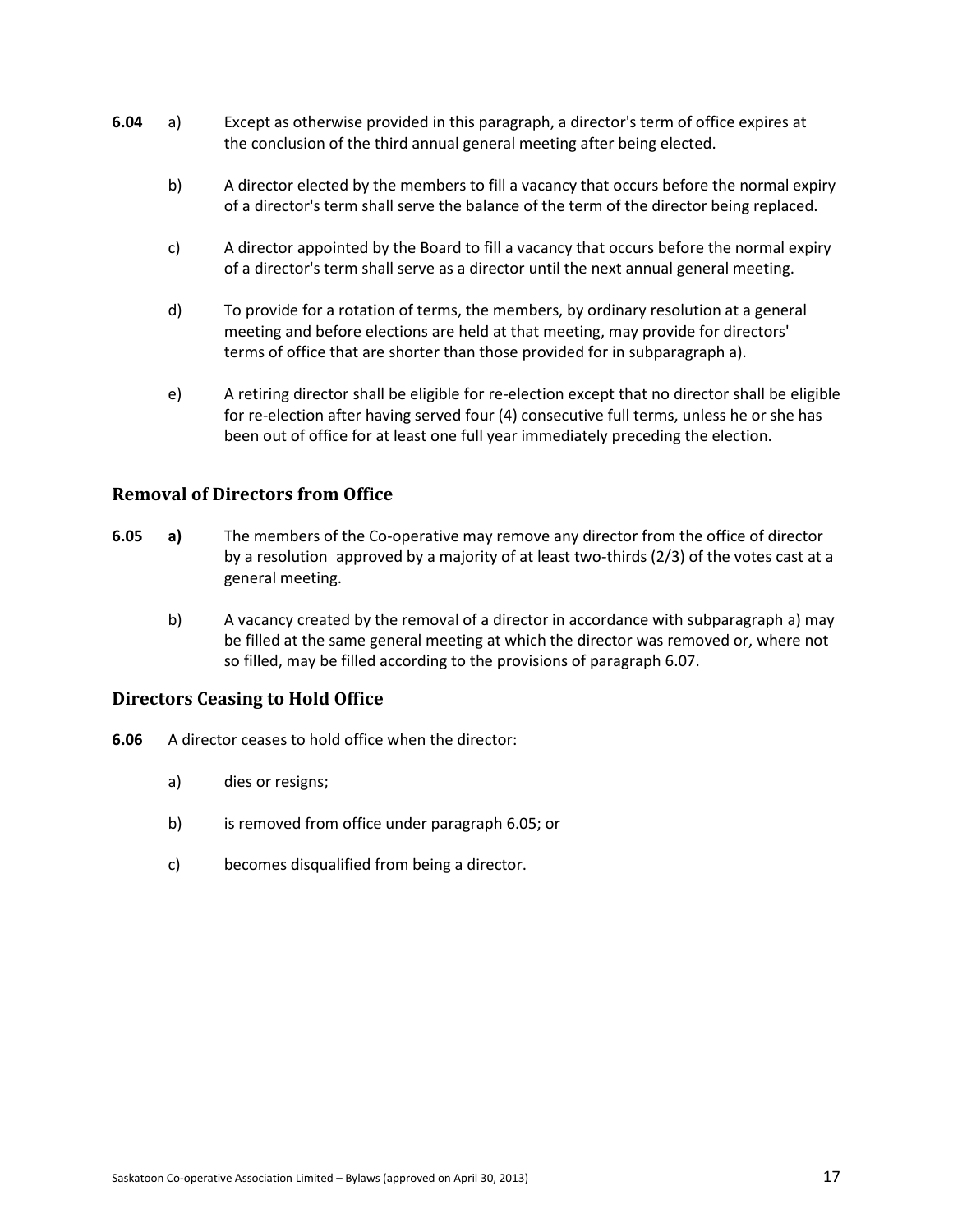### <span id="page-17-0"></span>**Vacancies on the Board**

- **6.07** In addition to the provisions set out in the Act, the following provisions apply to vacancies on the Board:
	- a) where there is a quorum of directors in office, the remaining directors may exercise all of the powers of the directors or may appoint one or more directors to fill the vacancies until the next annual general meeting; and
	- b) where there is not a quorum of directors in office, the remaining directors shall call a general meeting for the purpose of electing directors to fill vacancies.

### <span id="page-17-1"></span>**Nominating Procedures**

- **6.08** a**)** At least ninety (90) days before the annual general meeting, the Board shall appoint a nominating committee from among the directors.
	- b) At least sixty (60) days before the annual general meeting, the nominating committee shall call for nominations to fill vacancies or expired terms by displaying notices prominently where they can be seen by members.
	- c) Any two (2) members may nominate a candidate for director by providing to the nominating committee a form or letter signed by both nominators and containing the signed consent of the nominee.
	- d) Director nominations from the members shall be submitted to the nominating committee within thirty (30) days after the date that the nominating committee calls for nominations under subparagraph b).
	- e) The nominating committee, in its discretion, may nominate additional candidates for the position of director, and shall use its best efforts to ensure there are at least as many candidates as there are positions to be filled.
	- f) At least twenty-one (21) days before the annual general meeting, the nominating committee will make available to the members the profiles of all of the director nominees, including those nominated by the nominating committee.
	- g) The nominating committee shall disclose to the members every director nominee's patronage of the Co-operative during the immediately preceding three (3) fiscal years and shall do so either:
		- i) at the general meeting at which those director nominees are seeking election, or
		- ii) when and in the same manner that they make director nominees' profiles available to the members.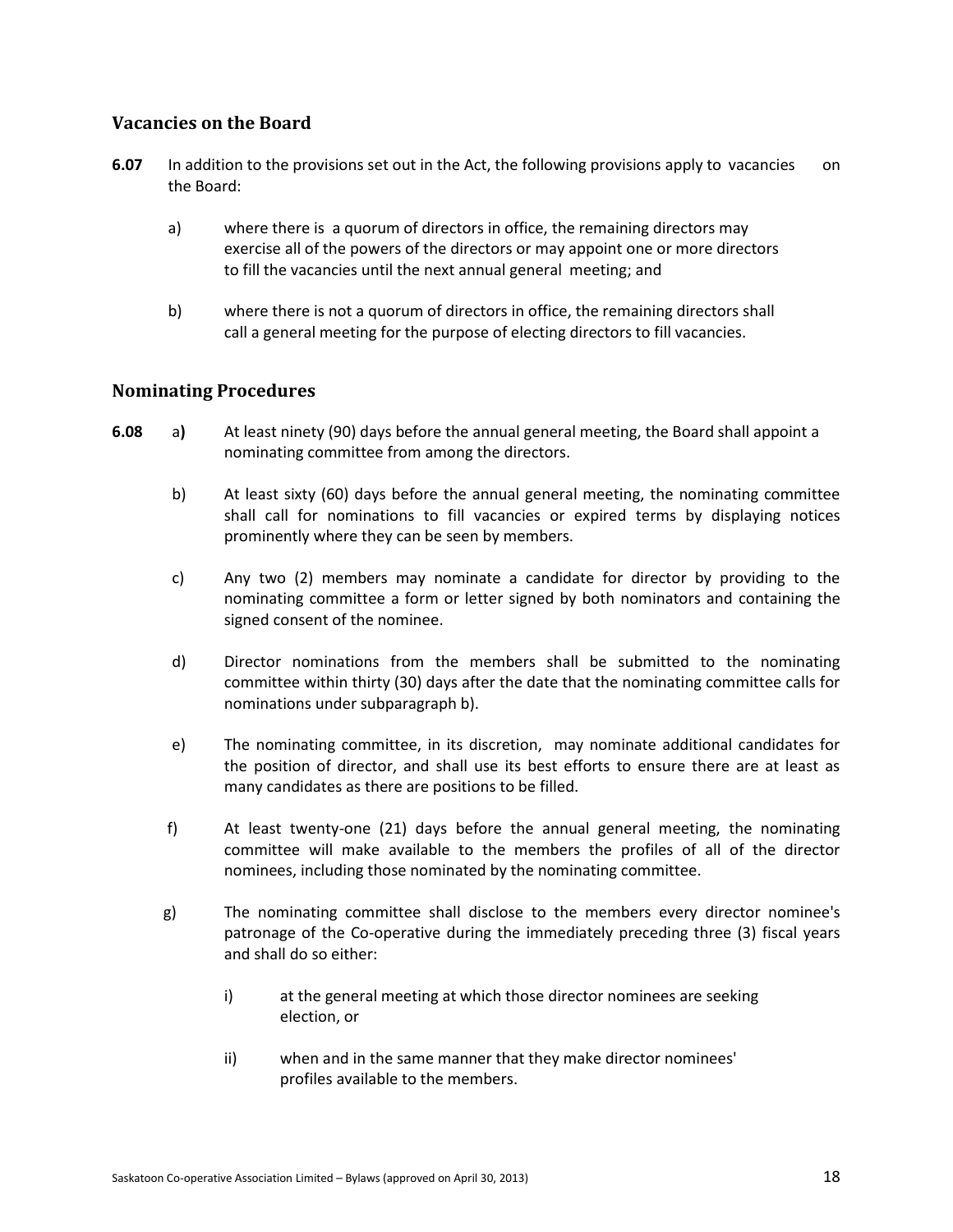h) There will be no nominations from the floor.

### <span id="page-18-0"></span>**Director Elections**

- **6.09** a) Where the number of director nominees exceeds the number of directors to be elected, the election of directors must be by secret ballot.
	- b) Every member casting a ballot in a director election shall vote for a number of director nominees equal to or fewer than the number of directors to be elected.
	- c) Any ballot, otherwise valid, that contains votes for fewer director nominees than the number of directors to be elected is deemed to be valid.
	- d) Any ballot that
		- i) contains a vote for anyone other than a director nominee, or
		- ii) votes for more director nominees than the number of directors to be elected

is deemed to be void.

### <span id="page-18-1"></span>**Place and Notice of Directors' Meetings**

- **6.10** a) The directors are entitled to meet at any place, and on any notice, that they consider appropriate.
	- b) The president
		- i) is entitled to call a directors' meeting at any time and,
		- ii) on the written request of at least two (2) directors**,** shall call a meeting withintwo (2) weeks after the request.
	- c) Notice of a directors' meeting need not specify the purpose of, or the business to be transacted at, the meeting.
	- d) Attendance of a director at a Board meeting is deemed to be a waiver of notice of the meeting, unless the director attends the meeting for the express purpose of objecting to the transaction of any business on the grounds that the meeting is not lawfully called.
	- e) Where the time and place of an adjourned Board meeting is announced at the original Board meeting, notice of an adjourned Board meeting is not required to be given.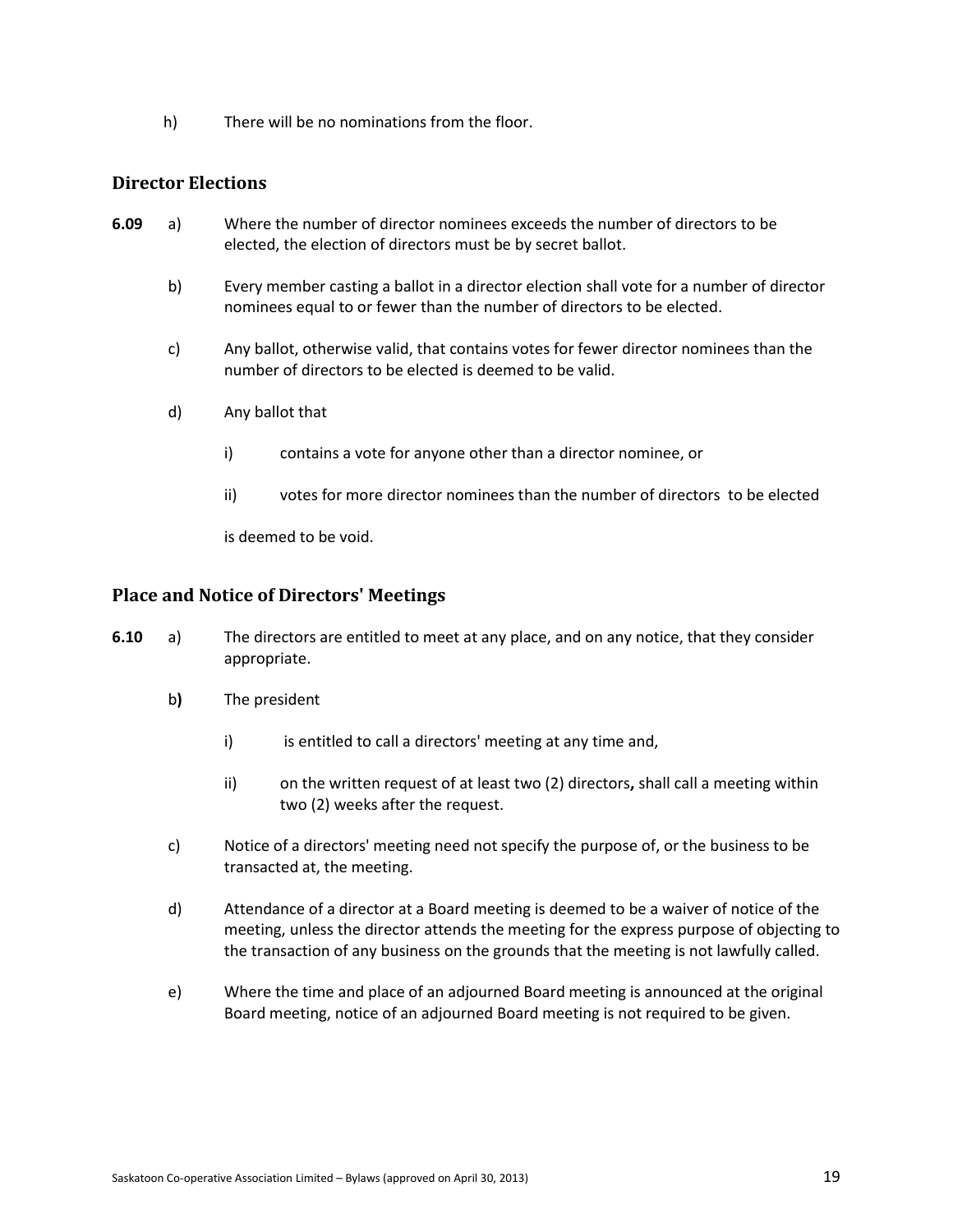### <span id="page-19-0"></span>**Quorum**

**6.11** The quorum necessary for the transaction of business by the directors at any Board meeting shall be five (5), a majority of the number of directors required to constitute a full Board under paragraph 6.02.

### <span id="page-19-1"></span>**Transacting Business at Board and Committee Meetings**

- **6.12** a) All questions at regularly and legally constituted meetings of the Board or any committee of the Board shall be decided by a simple majority vote.
	- b) The presiding officer at Board and committee meetings is entitled to vote on any resolution but shall not have a second or casting vote in the event of a tie.
	- c) Except as provided in subparagraph d), a resolution of the Board may be passed without a meeting where:
		- i. all the directors consent in writing to the resolution; and
		- ii. the consent is filed with the minutes of the proceedings of the directors.
	- d) No Board resolution that involves the expenditure of money may be passed without a meeting of directors being held.
	- e) Where all the directors consent, a meeting of the Board or a committee of the Board may be held by means of a telephone system or a communications facility other than a telephone system that permits all individuals participating in the meeting to hear and speak to each other, and an individual so participating is deemed to be present at that meeting.

### <span id="page-19-2"></span>**Directors' Duties and Powers**

- **6.13** a) The directors shall:
	- i) exercise the powers of the Co-operative directly or indirectly through the employees and agents of the Co-operative;
	- ii) direct the management of the business and affairs of the Co-operative; and
	- iii) exercise the borrowing and other powers of the Co-operative as described in the Act.
	- b) The directors, in addition to the general powers specified in subparagraph a), shall:
		- i) appoint a general manager for the Co-operative, define the duties of that position, and supervise the carrying out of those duties;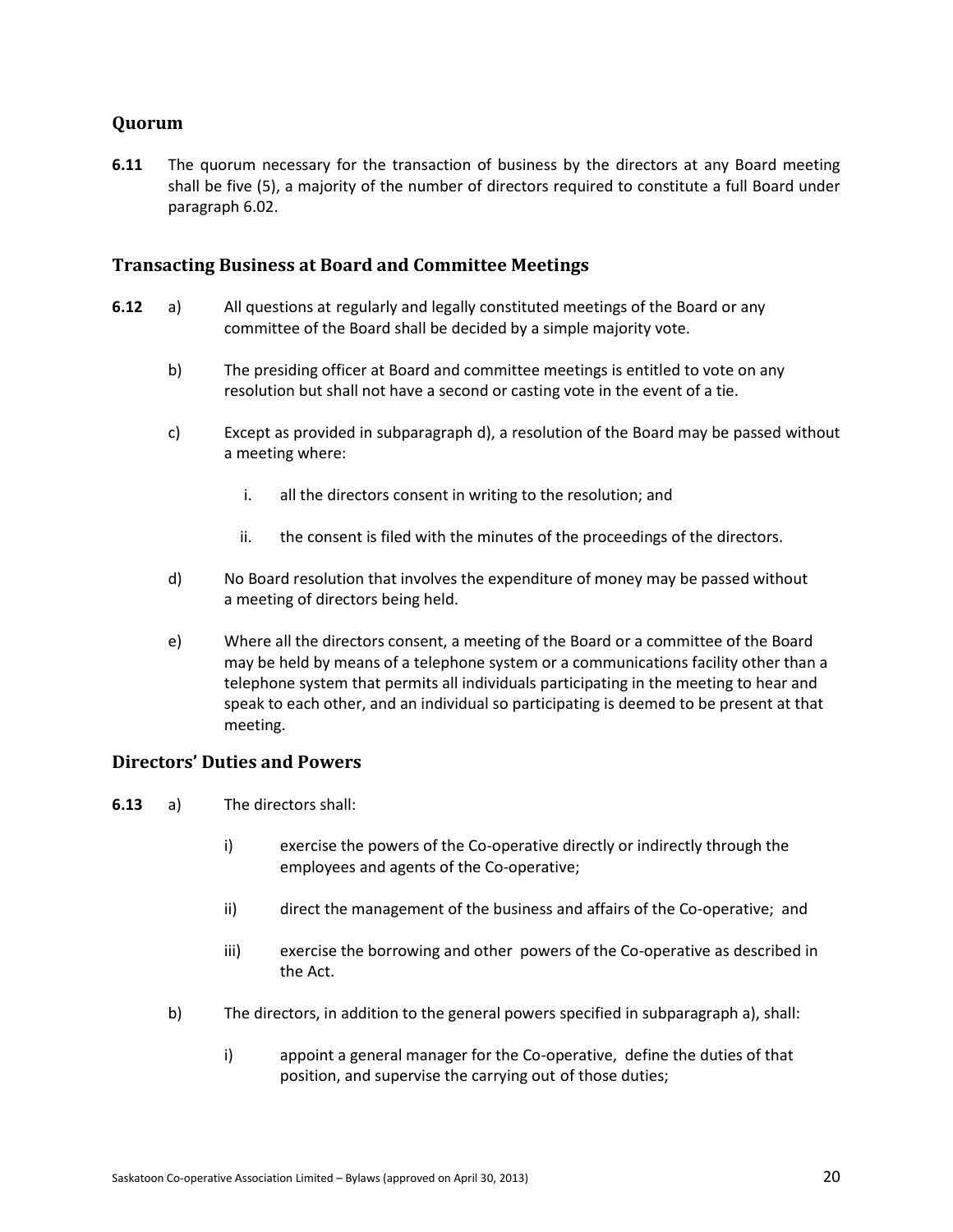- ii) fix the remuneration of the general manager and approve the scale of remuneration for the management group reporting directly to the general manager; and
- iii) fix the amount of the bond, if any, required for the general manager and other officers of the Co-operative and the employees.

### <span id="page-20-0"></span>**Officers**

- **6.14** a) At its first meeting after the annual general meeting in each year, the Board shall elect or appoint, from among the directors:
	- i) a president,
	- ii) a vice-president,
	- iii) a secretary,
	- iv) a treasurer, and
	- v) other officers if it deems it necessary to properly conduct the affairs of the Co-operative.
	- b) No director shall hold more than one (1) office.
	- c) The president shall:
		- i) chair all general meetings of the Co-operative unless some other member is appointed by the meeting to do so;
		- ii) chair all Board meetings unless some other director is appointed by the directors to do so;
		- iii) be an *ex-officio* member of all committees appointed by the Board;
		- iv) perform other duties and exercise other functions that are incidental to the office of president or that the Board requires from time to time.
	- d) The vice-president, in the absence of the president, shall discharge the duties of the president described in subsection iv) of subparagraph c).
	- e) The secretary shall:
		- i) be responsible to ensure that correct minutes are kept of all general meetings and Board meetings;
		- ii) perform or delegate other duties and exercise other functions incidental to the office of secretary or that the Board requires from time to time.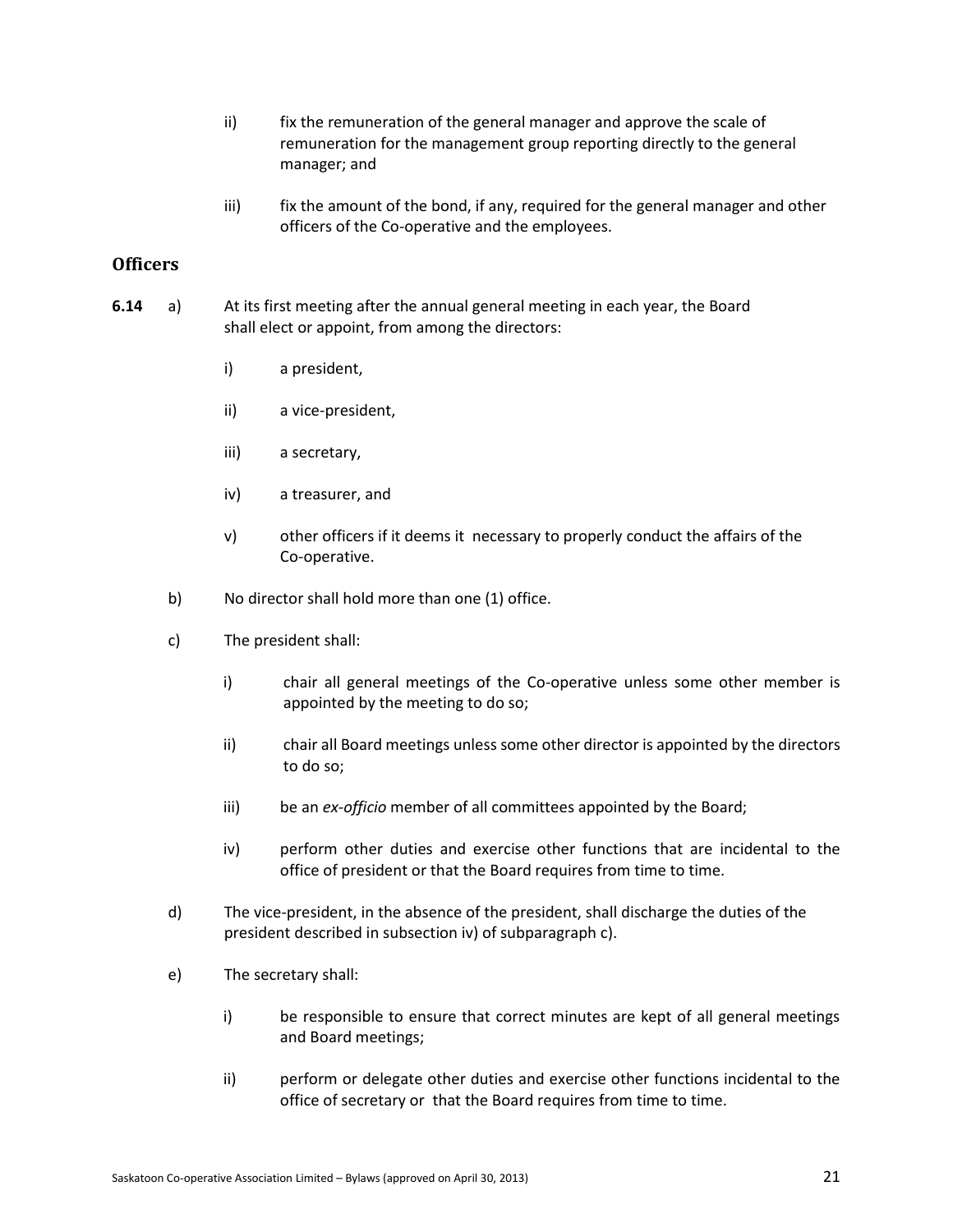- f) The treasurer shall:
	- i) be responsible for the monies and securities of the Co-operative;
	- ii) perform other duties that are incidental to the office of treasurer or that the Board requires from time to time.
- g) If the Board appoints officers other than the president, vice-president, secretary, and treasurer, it will specify their powers and duties at the time of appointment.
- h) The Board shall not delegate to any officer, or any other individual or committee, any of the powers, described in the Act, that the Board is prohibited from delegating.
- i) The Board, in its discretion, may remove any officer of the Co-operative from his or her position as an officer of the Board and elect or appoint another individual to fill the unexpired portion of that individual's terms.

### <span id="page-21-0"></span>**Directors' Committees**

- **6.15** a) The Board, by resolution, may:
	- i) appoint, from among the directors, any committees that, in its discretion, the Board deems are necessary or desirable to conduct the business of the Co-operative, and
	- ii) confer on each committee the authority and duties that, from time to time, the Board determines are appropriate.
	- b) The Board may appoint, from time to time, up to two (2) individual members to advise each Board committee.
	- c) The Board shall determine the remuneration of individual members it appoints under subparagraph b).
	- d) The Board, in its discretion, may remove from the position any individual member it has appointed to advise a Board committee.

### <span id="page-21-1"></span>**Directors' Remuneration**

- **6.16** The Co-operative shall:
	- a) pay its directors, for each day spent carrying out their activities as directors, at the rate of fifty percent (50%) of the daily remuneration that Federated Co-operatives Limited pays to its directors, from time to time, for their services as directors; and, for greater certainty, it is acknowledged that, on March 1, 2011, Federated Co-operatives limited paid its directors four hundred thirty-six dollars (\$436.00) per day for their services;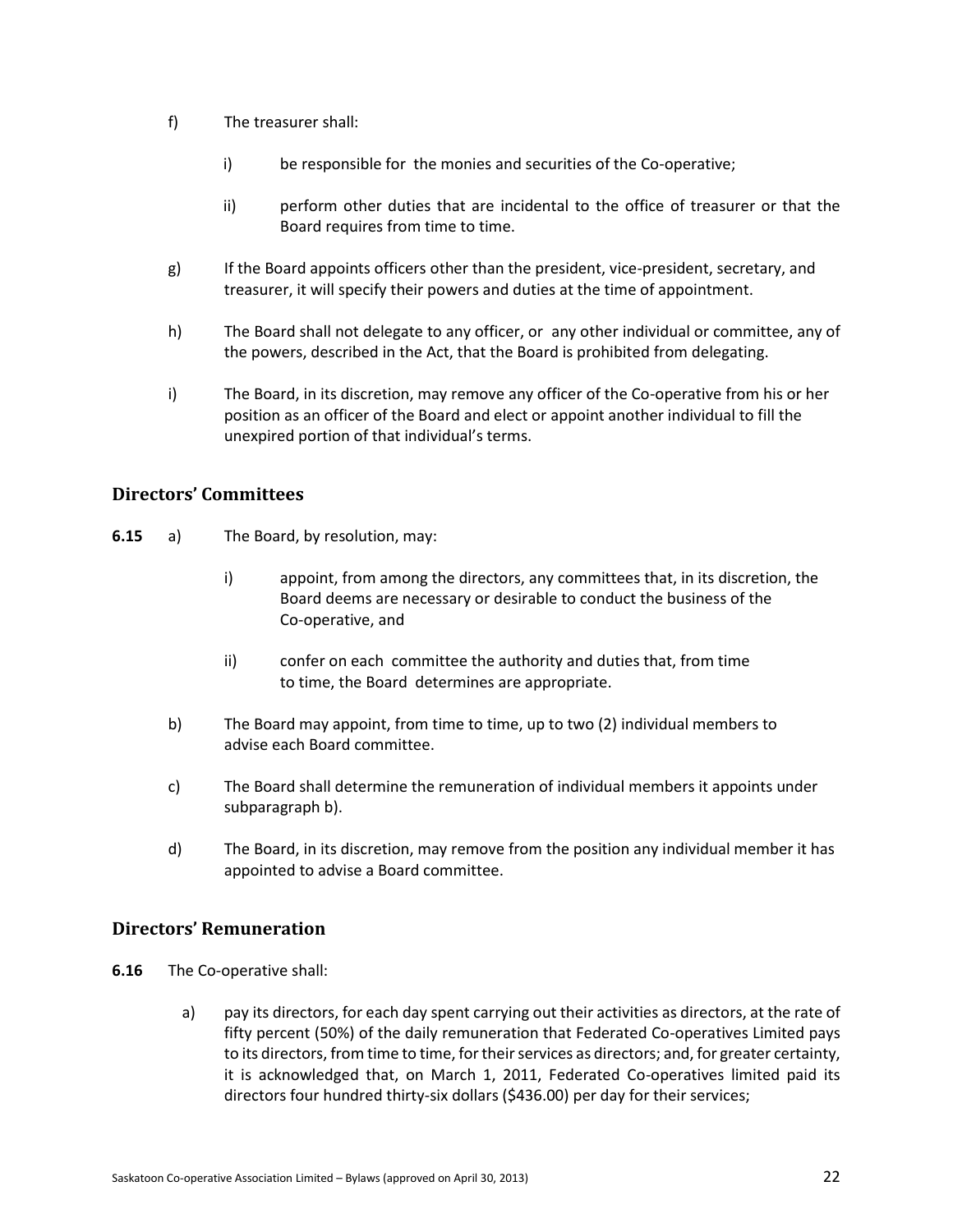- b) in addition to the daily remuneration described in subparagraph (a), pay the president, while carrying out activities related solely to the role of president, monthly remuneration equal to the daily remuneration that Federated Co-operatives Limited pays to its directors, from time to time, for their services as directors; and, for greater certainty, it is acknowledged that, effective February 24, 2012, Federated Co-operatives Limited paid its directors daily remuneration of four hundred forty-eight dollars (\$448.00) for their services;
- c) pay its directors, while carrying out their activities as directors, a vehicle travel allowance equal to the vehicle travel allowance that Federated Co-operatives Limited pays to its directors, from time to time, for using their vehicles while carrying out their activities as directors; and, for greater certainty, it is acknowledged that, on March 1, 2011, Federated Co-operatives Limited paid its directors a vehicle travel allowance of forty-two cents (\$.42) per kilometer; and
- d) reimburse its directors for reasonable out-of-pocket expenses incurred while carrying out their activities as directors.